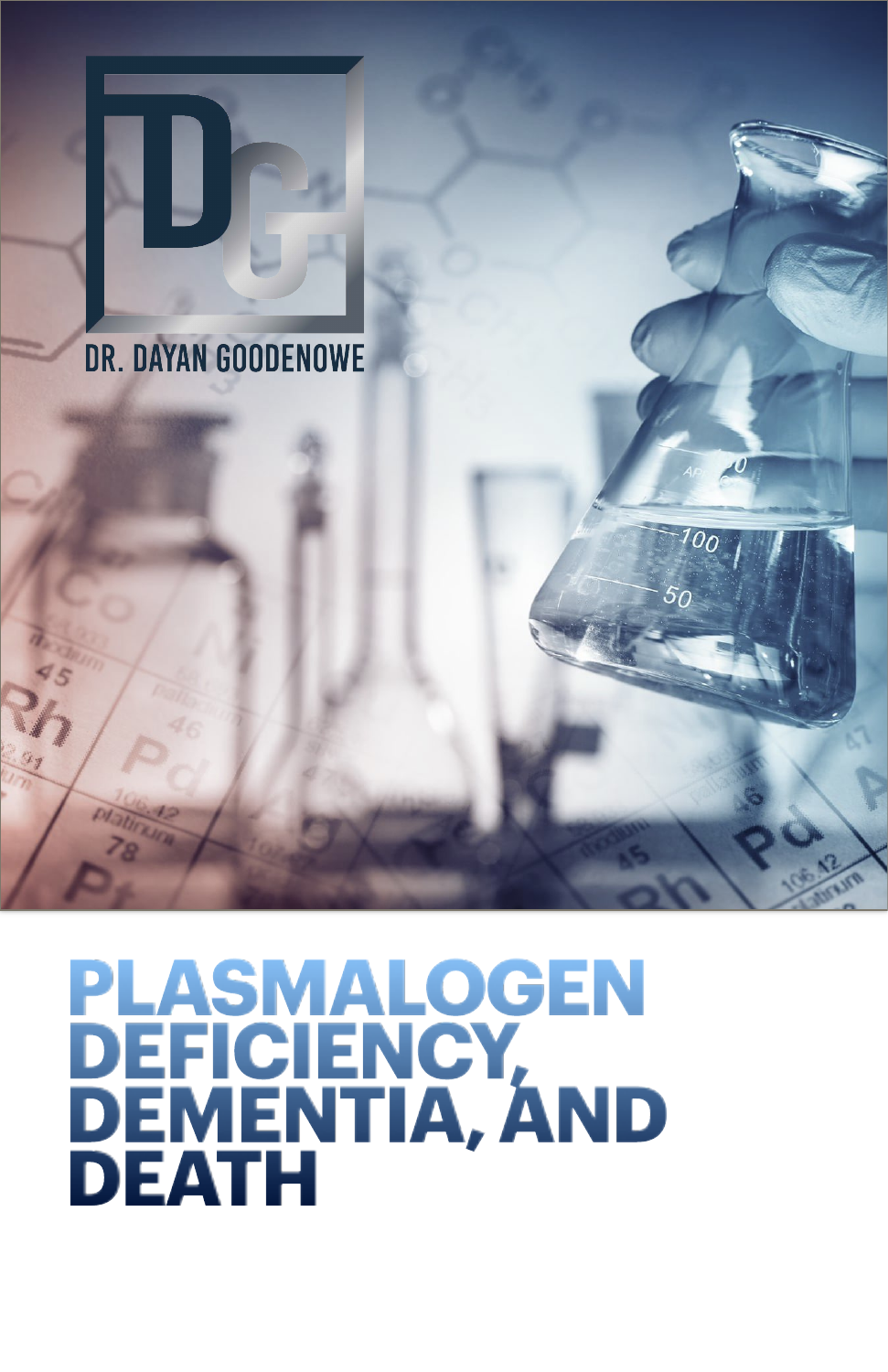## **What are Plasmalogens?**

**P** lasmalogens are a special type of phospholipid. They are found in high concentrations in the brain, heart, lungs, kidneys, and eyes. Plasmalogens are not a trace nutrient, instead they build a large part of the brain, as much as 20% of the dry weight.



Decades of data show that:

- 1. Low plasmalogen levels have severe health effects.
- 2. Plasmalogen supplementation has positive health effects.

<span id="page-1-0"></span>Plasmalogens act as a reservoir for important fatty acids<sup>1</sup>[.](#page-9-0) including oleic acid, arachidonic acid, and docosahexaenoic acid (DHA). Plasmalogens are anti-inflammatory, are powerful antioxidants, are a critical part of cell membranes, maintain optimal brain function, and are a major structural part of lipoproteins, myelin, and synaptic membranes<sup>[2](#page-9-1)</sup>.

<span id="page-1-2"></span><span id="page-1-1"></span>Plasmalogen levels in the brain increase up to 30 to 40 years of age and then significantly decrease by around 70 years of age<sup>[3](#page-9-2)</sup>. There are no adequate food sources it can be derived from. The body makes plasmalogens in the peroxisomes of cells (the majority are made in the liver). The body's ability to make plasmalogens becomes impaired as peroxisome function is compromised with age and plasmalogens are degraded from inflammation and oxidative stress.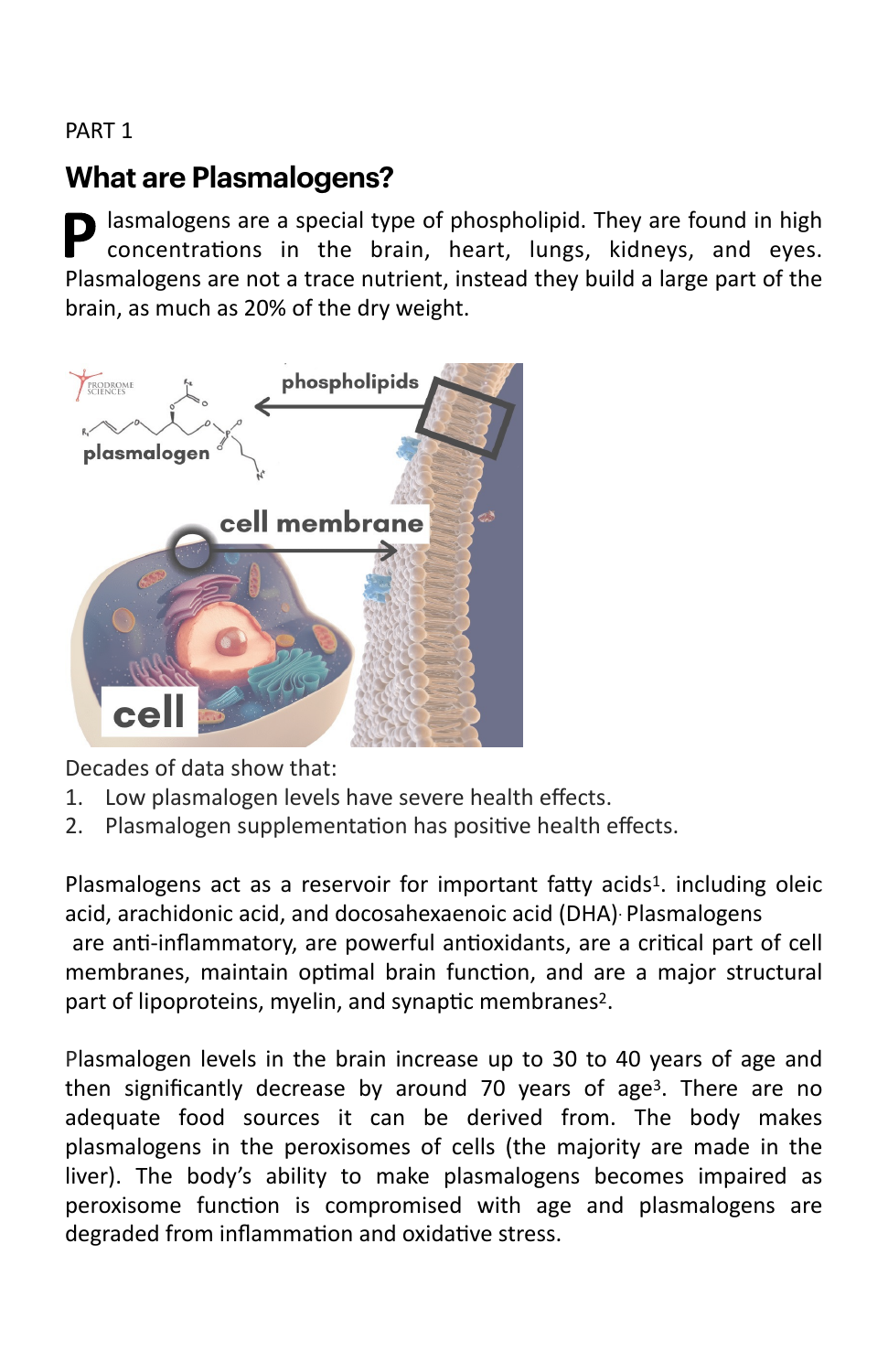## **Why are Low Levels of Plasmalogens so Bad?**

here is no question that plasmalogens are important for health. But what about having low levels of plasmalogens – just how bad can it be? I have made a lot of graphs in my career and only one graph has actually scared me: the relationship between blood plasmalogen levels and death (*Figure 1*).



### **Plasmalogens and death.**

## Figure 1. Probability of dying in 5.3 years

*Data from the Rush University Memory and Aging Project. Final dataset: 1262 participants, participants still living since last clinical visit = 896, participants deceased since last visit = 862. Average age at enrolment = 81. Low plasmalogens = 5th percentile +/- 95% CI. High plasmalogens = 95th percentile +/- 95% CI.* 

Data from the Rush University Memory and Aging Project showed that a 95 year old with high plasmalogen levels had the same chance of dying in five years as a 65 year old with low plasmalogen levels. A 95 year old with high levels had an almost 70 percent chance of living to their 100<sup>th</sup> birthday whereas a person the same age with low plasmalogen levels had a less than 20 percent chance of living to their 100<sup>th</sup> birthday. These results were shocking.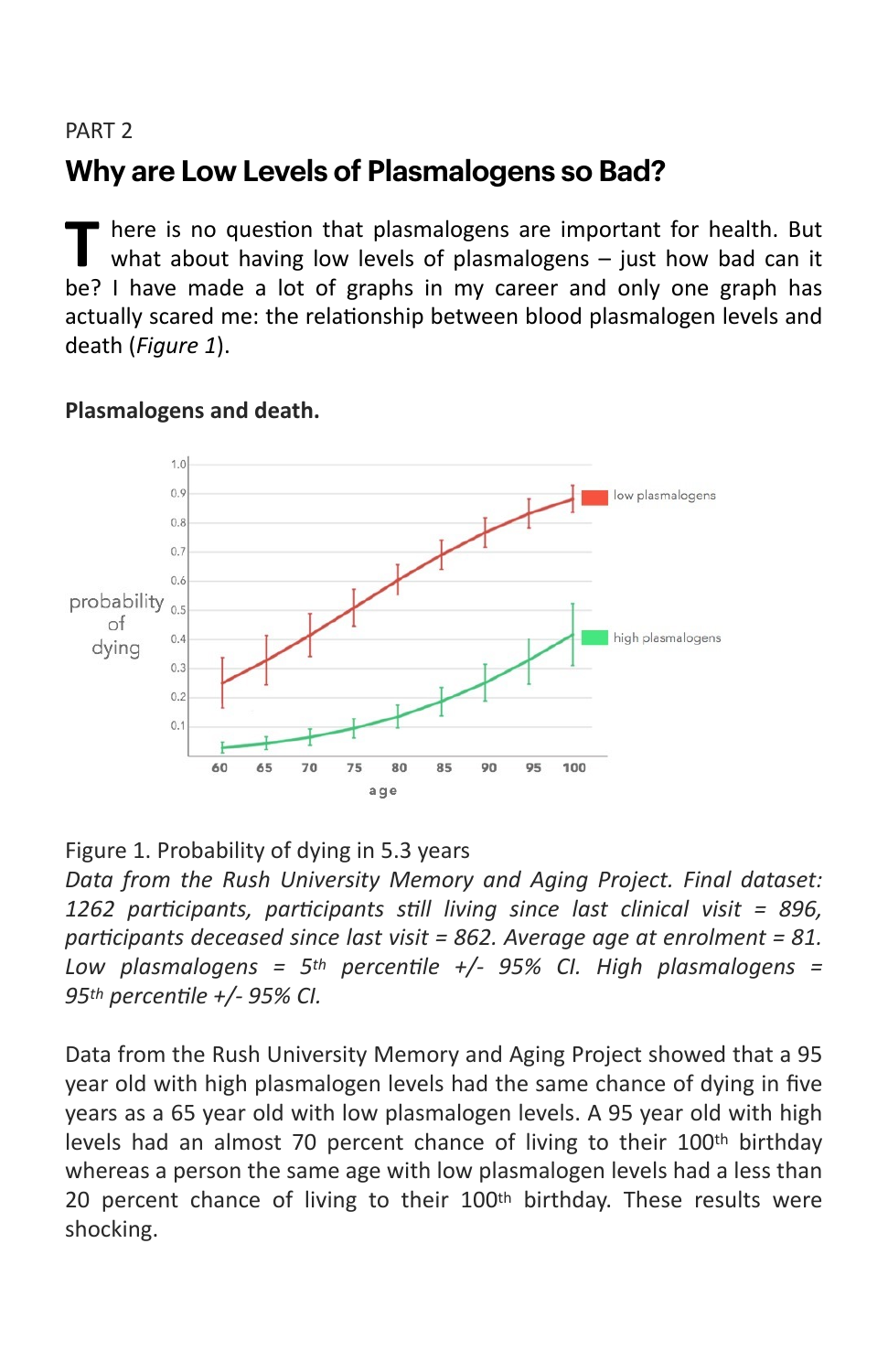## **Plasmalogens & Neurodegeneration**

<span id="page-3-0"></span>**P** lasmalogens are involved in several diseases. I have studied them since 2006 when I first discovere[d](#page-9-3) and hypothesized<sup>[4](#page-9-3)</sup> about the role of plasmalogens in the cause of dementia. Since then, research evidence has expanded to show that plasmalogens are part of the root cause of neurodegeneration that leads to Alzheimer's disease, Parkinson's disease, and Multiple Sclerosis. Most published data available is for plasmalogens and dementia. Plasmalogen deficiency is associated with cognitive impairment and Alzheimer's disease<sup>[5](#page-9-4)</sup>. The severity of dementia correlates with the severity of plasmalogen deficiency, irrespective of APOE allele status which is the second biggest risk factor for Alzheimer's disease after<sup>[6](#page-9-5)</sup>.

<span id="page-3-2"></span><span id="page-3-1"></span>People with dementia have low plasmalogen levels.

- Levels are significantly lower in people with all stages of dementia.
- The lower the plasmalogen levels, the more severe the disease.
- Levels decrease years before any clinical symptoms.

Plasmalogens are a stronger risk factor for dementia than genetics.

- The presence of an *APOE* e4 allele is a genetic risk factor for dementia/ Alzheimer's disease.
- This genetic risk is modified by the plasmalogen level of that person.
- E4 carriers with high plasmalogen levels do not have an increased risk for dementia.

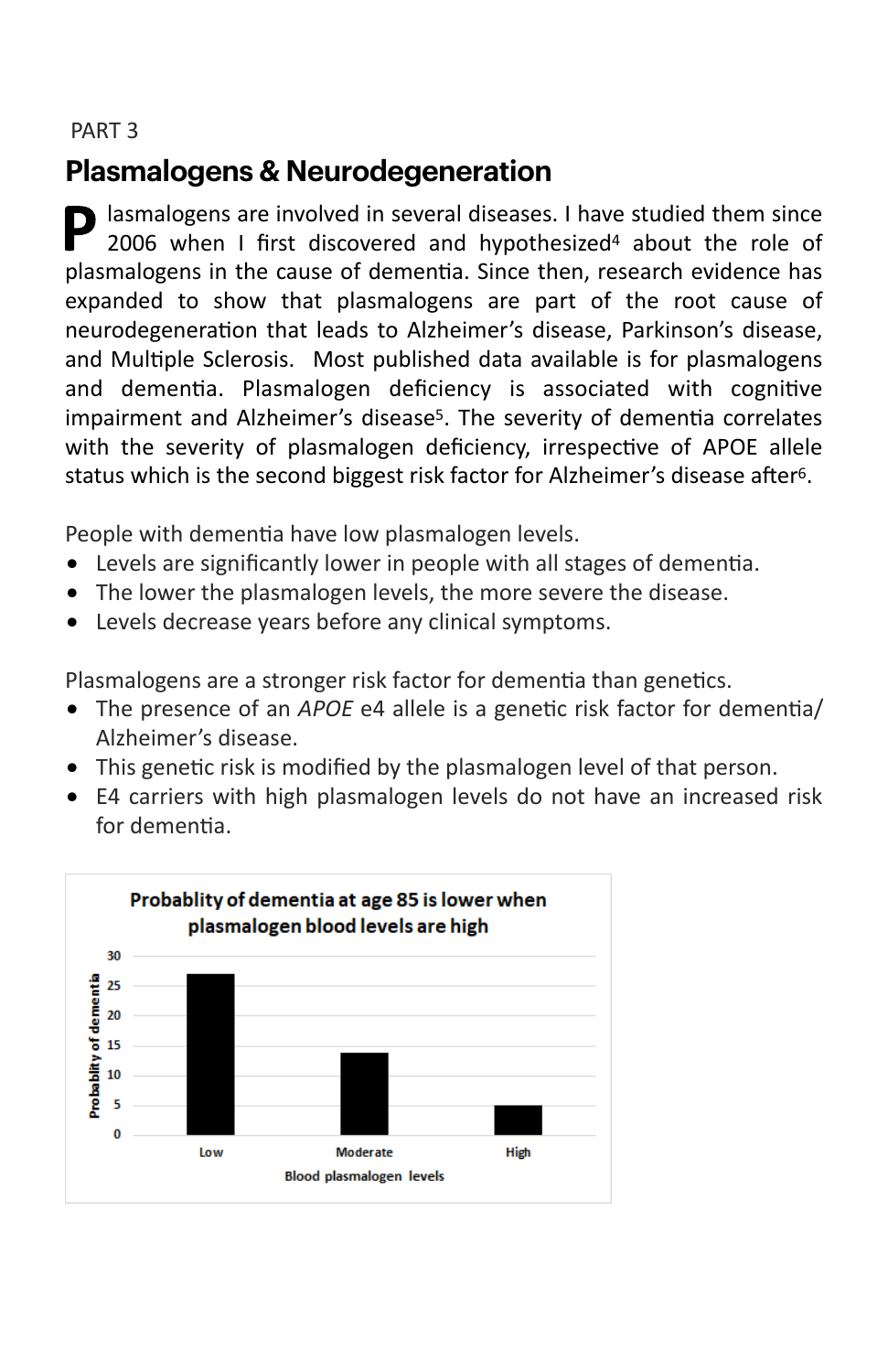## **Plasmalogens and the cause of Diseases.**

Wightary do we get low levels of plasmalogens? The body makes a lot of  $\mathbf V$  plasmalogens and consumes a lot. Plasmalogen deficiency occurs when the body can no longer make as much as it consumes. This can happen due to increased oxidative stress which degrades plasmalogens<sup>[7](#page-9-6)</sup> or decreased biosynthesis caused by aging and chronic exposure to xenobiotics $8$ .

<span id="page-4-2"></span><span id="page-4-1"></span><span id="page-4-0"></span>**What happens when there are not enough plasmalogens in the body?**  Plasmalogens have both structural and functional roles in the brain. Plasmalogen deficiency leads to cell membrane changes in structure, geometry, and function as the body is forced to substitute other molecules such as phosphatidylethanolamines<sup>[9](#page-10-0)</sup> in place of plasmalogens. This leads to cellular signaling abnormalities and neurotransmission deficits as well as lowered antioxidant defences<sup>[10](#page-10-1)</sup>.

<span id="page-4-4"></span><span id="page-4-3"></span>Inflammation can lead to a vicious cycle where oxidative stress degrades plasmalogens which further reduces the anti-inflammatory and antioxidative capacity<sup>11</sup> of the tissues ultimatel[y](#page-10-2) leading to clinical symptoms of disease.

## **Alzheimer's disease.**

Alzheimer's disease results from neurodegeneration of neurons responsible for cognition: cholinergic neurons. Cholinergic neurons are especially sensitive to decreased membrane fusion activity caused by plasmalogen deficiency because, unlike other neurons, membrane fusion is necessary for both neurotransmitter release and re-uptake. Reduced membrane fusion reduces neurotransmission which reduces cognition.

## **Parkinson's disease.**

Parkinson's disease results from neurodegeneration of neurons responsible for fine motor control: dopaminergic neurons. The direct cause of Parkinson's is unknown, but some environmental neurotoxins selectively target dopaminergic neurons and cause Parkinson's in animals. Plasmalogen deficiency increases susceptibility to neurotoxins.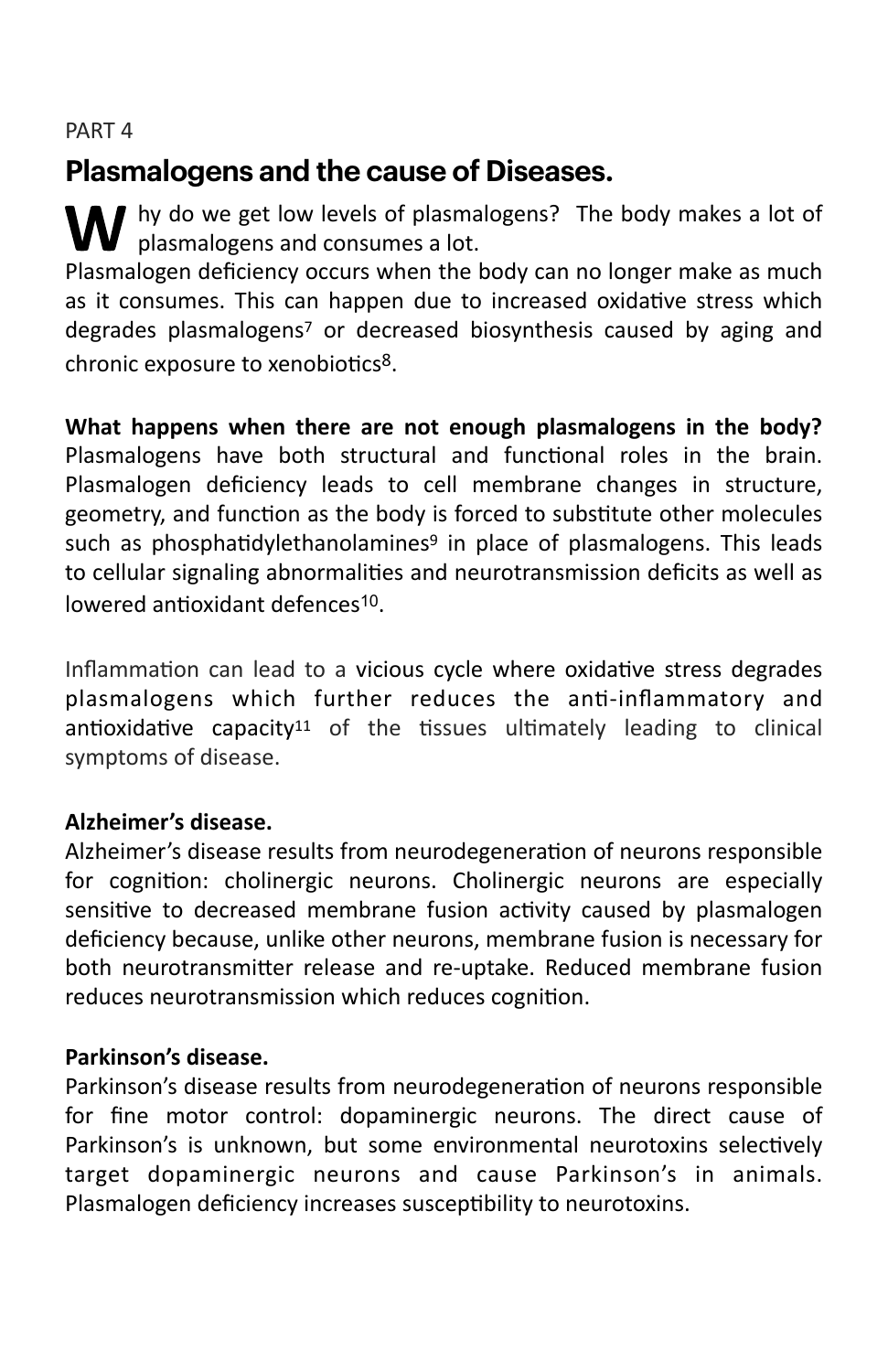### **Multiple sclerosis.**

Multiple sclerosis results from neurodegeneration of cells that insulate neurons: myelin or oligodendrocytes. Myelin has the highest concentration of plasmalogens in the whole body. When immune cells are activated to clean up a mess (inflammation), part of the myelin can be damaged and extra plasmalogens are needed to repair the cells before they die. If cells cannot be repaired before they die, the debris creates even more inflammation and degeneration. High levels of plasmalogens prevents demyelination by improving remyelination.

### **Plasmalogens to prevent disease.**

<span id="page-5-0"></span>Plasmalogens prevent neurodegeneration in animal models; the majority of the publications are for Parkinson's disease. In a mouse model of Parkinson's disease, an oral dose of plasmalogen at 50mg/kg was fully neuroprotective<sup>[12](#page-10-3)</sup>.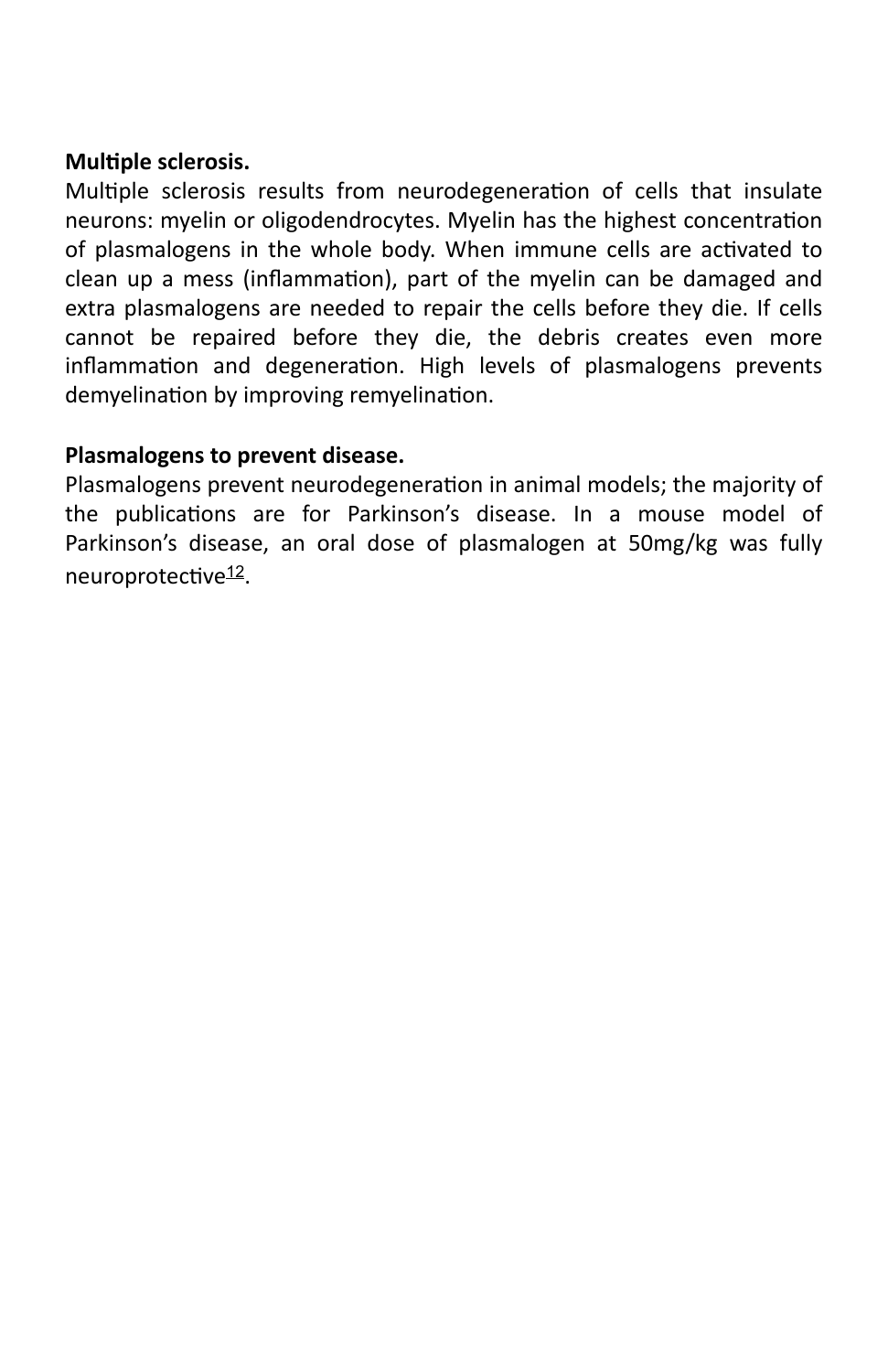## **Scientifically Designed Plasmalogen Supplement**

**A** fter years of extensive research I designed plasmalogen supplements that function as a plasmalogen precursor, that survives the gut and is then converted into the target plasmalogen molecule independent of peroxisomal function.



To get the right kind of plasmalogen into the body, I designed and patented three different types of plasmalogen precursors that could be converted to plasmalogens in the human body. At Prodrome Sciences, my focus became making a plasmalogen precursor supplement that could effectively restore plasmalogen levels. ProdromeNeuro and ProdromeGlia plasmalogen oil molecules are supplements designed from my original plasmalogen precursor patents. The most important aspect in plasmalogen precursor technology was the discovery that all plasmalogens were not created equal. You need to be able to target specific plasmalogens involved in specific neurological functions. The most important molecule that is needed to supplement and enhance for cognition is the DHA containing plasmalogens. These are the ones associated with decreased cognition in the human brain and these are the types of plasmalogens ProdromeNeuro is designed to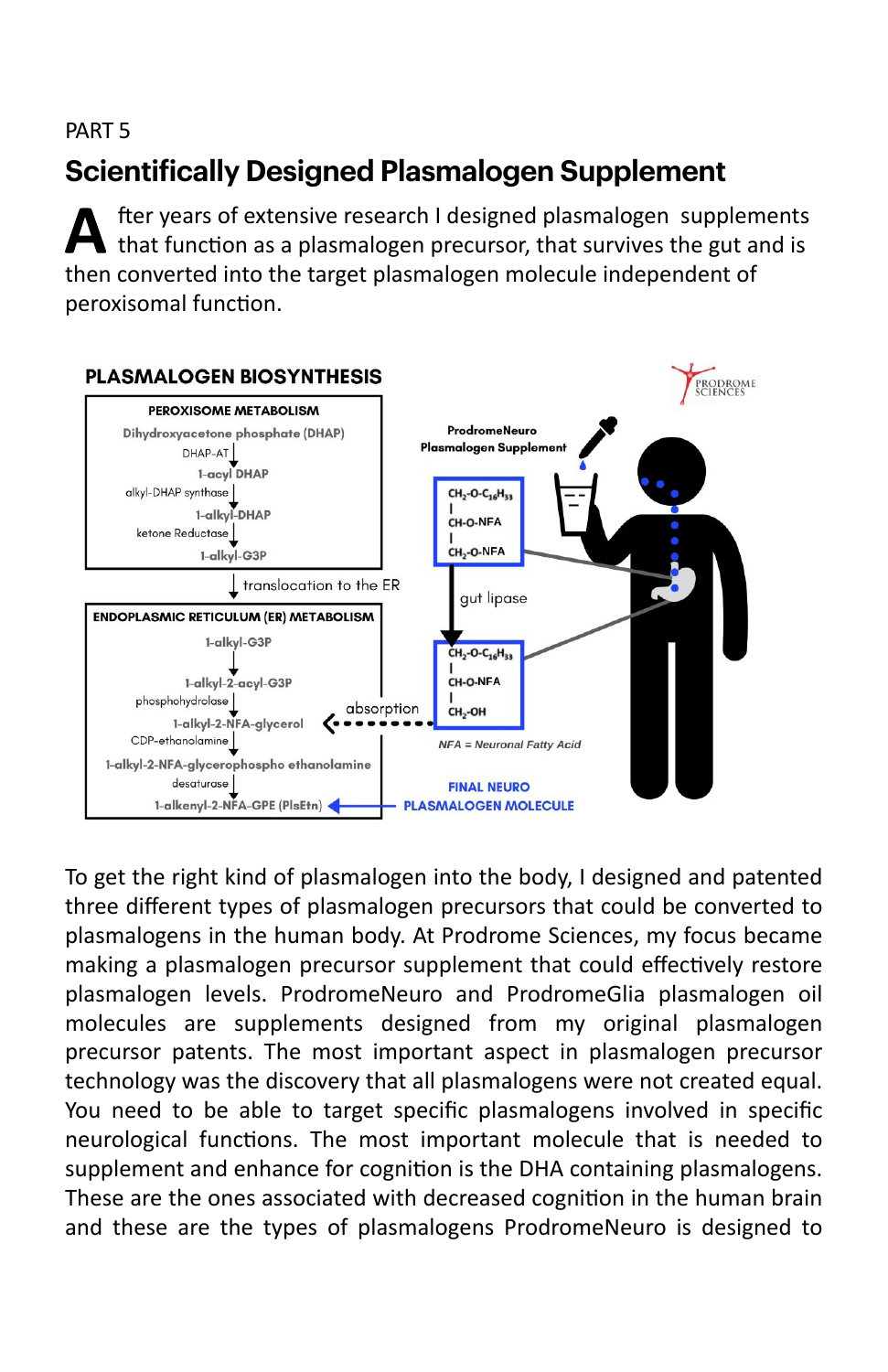deliver. ProdromeGlia is designed to specifically go into the white matter and act as a protective sheath for the neurons in your brain.

While we continue to advance research on plasmalogens to answer important questions about the use in disease management, one thing is clear today: plasmalogens are an essential brain nutrient you do not want to be low on. My scientifically designed, natural plasmalogen supplement ensures there is an adequate amount of plasmalogens in the blood supply for health.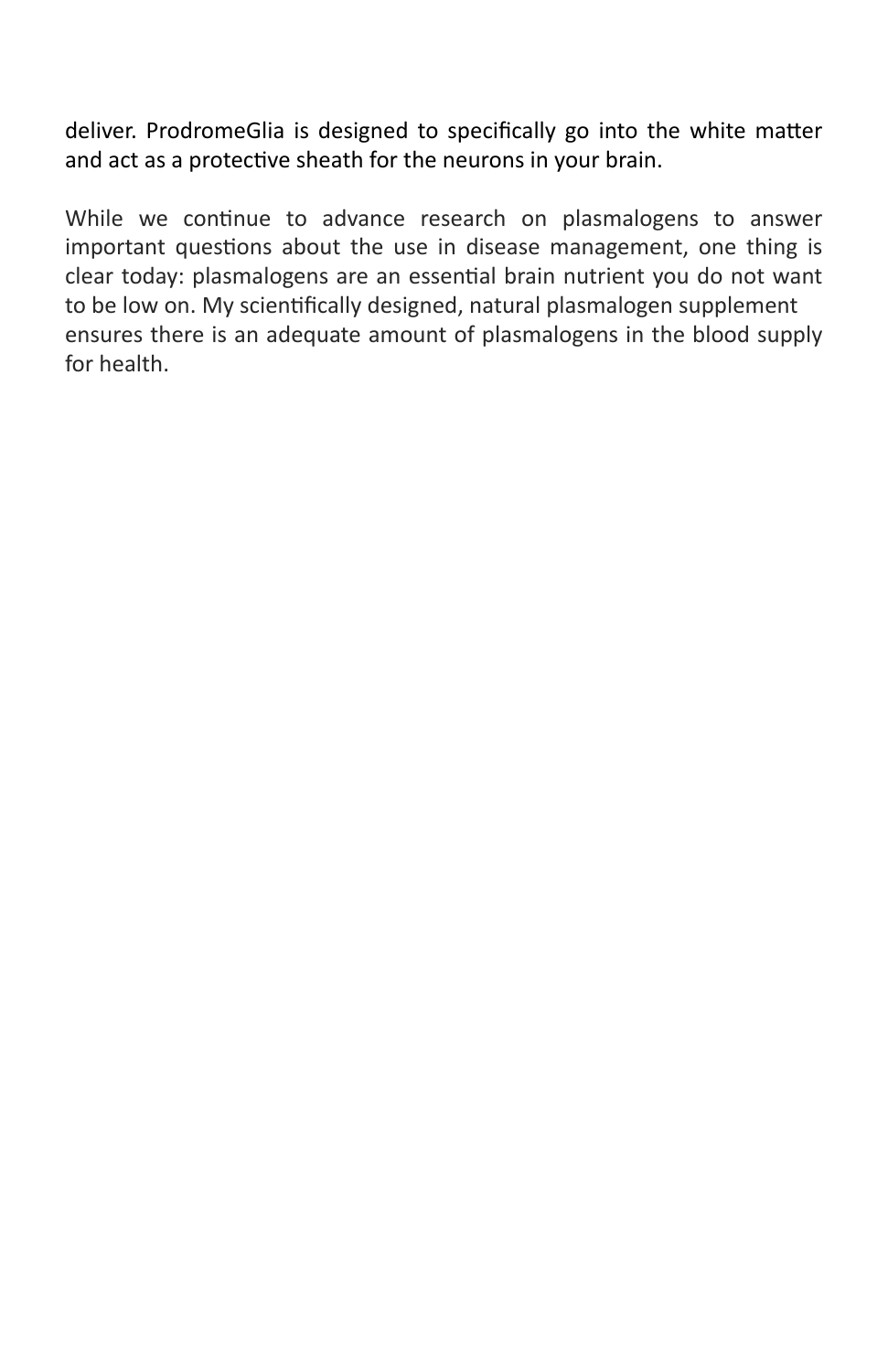## **ABOUT DR DAYAN GOODENOWE PHD**



Dr. Goodenowe's research into the biochemical mechanisms of disease started in 1990. His curiosity about the biochemistry of life is as insatiable today as it was 30 years ago. In those 30 years, Dr. Goodenowe invented and developed advanced diagnostic and bioinformatic technologies, designed and manufactured novel and natural biochemical precursors, and identified biochemical prodromes of numerous diseases including Alzheimer's disease and dementia, Parkinson's disease, multiple sclerosis, stroke, autism, amyotrophic lateral sclerosis (ALS), multiple system atrophy, schizophrenia, bipolar disorder, depression, and cancers of the colon, pancreas, ovary, breast, lung, kidney, esophagus, liver, stomach, and endometria. Dr. Goodenowe is going beyond the diagnosis of disease and has set his sights on figuring out how long the human body can maintain the physical and biological functions of life.

Dr. Dayan Goodenowe www.drgoodenowe.com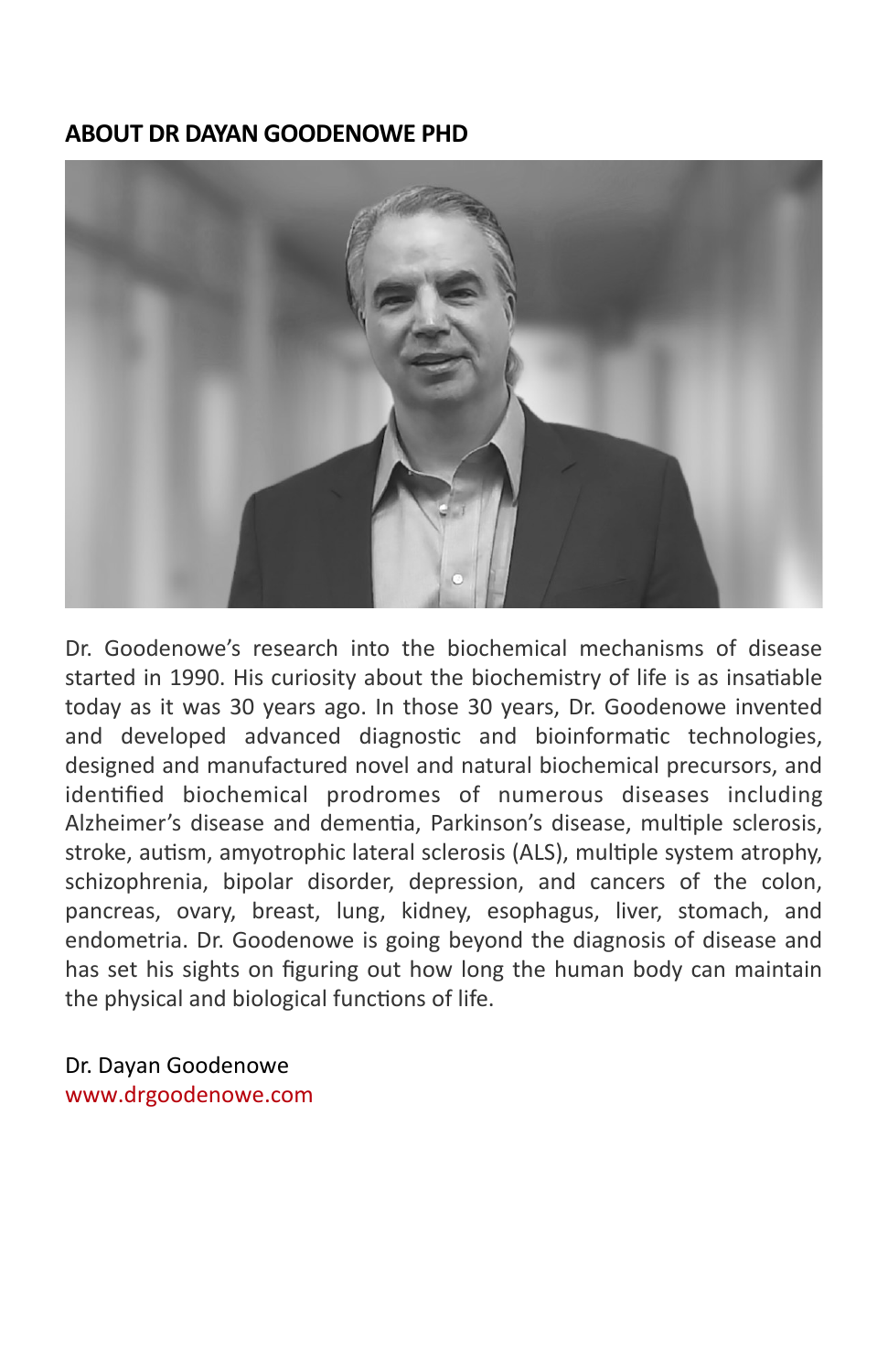#### **Notes**

- <span id="page-9-0"></span><sup>[1](#page-1-0)</sup> Han X. (2005). Lipid alterations in the earliest clinically recognizable stage of Alzheimer's disease: implication of the role of lipids in the pathogenesis of Alzheimer's disease. *Current Alzheimer research*, *2*(1), 65–77. <https://doi.org/10.2174/1567205052772786>
- <span id="page-9-1"></span> Senanayake, V., & Goodenowe, D. B. (2019). Plasmalogen deficiency and [2](#page-1-1) neuropathology in Alzheimer's disease: Causation or coincidence?. *Alzheimer's & dementia (New York, N. Y.)*, *5*, 524–532. <https://doi.org/10.1016/j.trci.2019.08.003>
- <span id="page-9-2"></span><sup>3</sup>Rouser, G., & Yamamoto, A. (1968). Curvilinear regression course of human brain lipid composition changes with age. *Lipids*, *3*(3), 284–287. <https://doi.org/10.1007/BF02531202>
- <span id="page-9-3"></span><sup>4</sup>Goodenowe, D. B., Cook, L. L., Liu, J., Lu, Y., Jayasinghe, D. A., Ahiahonu, P. W., Heath, D., Yamazaki, Y., Flax, J., Krenitsky, K. F., Sparks, D. L., Lerner, A., Friedland, R. P., Kudo, T., Kamino, K., Morihara, T., Takeda, M., & Wood, P. L. (2007). Peripheral ethanolamine plasmalogen deficiency: a logical causative factor in Alzheimer's disease and dementia. *Journal of lipid research*, *48*(11), 2485–2498.<https://doi.org/10.1194/jlr.P700023-JLR200>
- <span id="page-9-4"></span><sup>[5](#page-3-1)</sup> Senanayake, V., & Goodenowe, D. B. (2019). Plasmalogen deficiency and neuropathology in Alzheimer's disease: Causation or coincidence?. *Alzheimer's & dementia (New York, N. Y.)*, *5*, 524–532. <https://doi.org/10.1016/j.trci.2019.08.003>
- <span id="page-9-5"></span><sup>6</sup>Goodenowe, D. B., & Senanayake, V. (2019). Relation of Serum Plasmalogens and *APOE* Genotype to Cognition and Dementia in Older Persons in a Cross-Sectional Study. *Brain sciences*, *9*(4), 92. <https://doi.org/10.3390/brainsci9040092>
- <span id="page-9-6"></span><sup>[7](#page-4-0)</sup> Jenkins, C. M., Yang, K., Liu, G., Moon, S. H., Dilthey, B. G., & Gross, R. W. (2018). Cytochrome *c* is an oxidative stress-activated plasmalogenase that cleaves plasmenylcholine and plasmenylethanolamine at the *sn*-1 vinyl ether linkage. *The Journal of biological chemistry*, *293*(22), 8693– 8709. <https://doi.org/10.1074/jbc.RA117.001629>
- <span id="page-9-7"></span>8Terlecky, S. R., Koepke, J. I., & Walton, P. A. (2006). Peroxisomes and aging. *Biochimica et biophysica acta*, *1763*(12), 1749–1754. <https://doi.org/10.1016/j.bbamcr.2006.08.017>